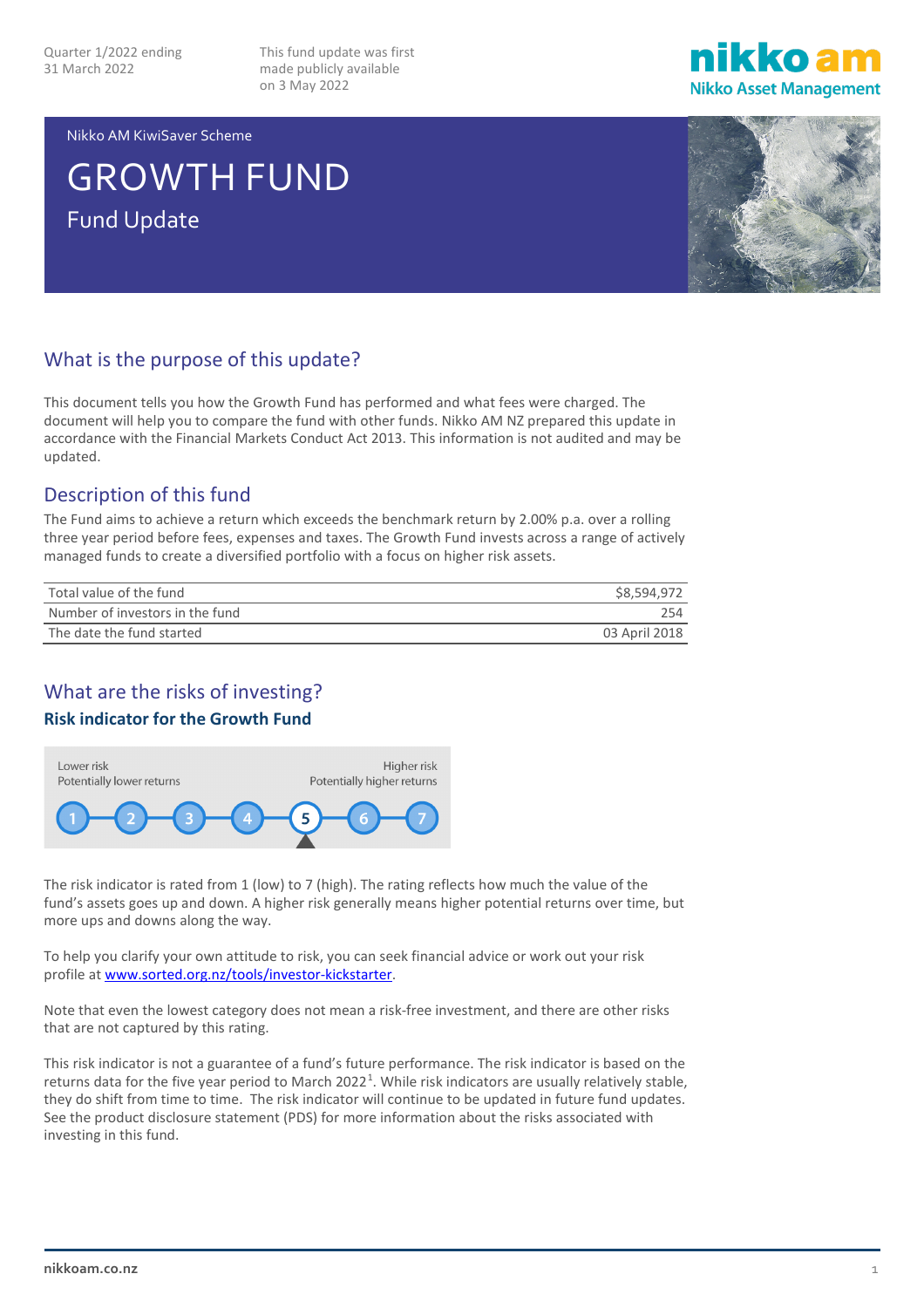## nikko am

## How has the fund performed?

|                                                                                                                                                               | Past year |
|---------------------------------------------------------------------------------------------------------------------------------------------------------------|-----------|
| Annual return                                                                                                                                                 | $-1.40%$  |
| (after deductions for charges and tax)                                                                                                                        |           |
| Annual return                                                                                                                                                 | $-0.81%$  |
| (after deductions for charges but before tax)                                                                                                                 |           |
| Composite of market index annual return and peer group indices annual return<br>(reflects some deductions for charges <sup>3</sup> and no deductions for tax) | 2.91%     |

Nikko AM is relying on the Financial Markets Conduct (Market Index) Exemption Notice 2018 and have created a composite index in order to calculate the market index annual return. The Manager believes the use of a composite benchmark for these funds would be useful to investors in assessing the performance of the fund as a whole. The composite market index for each fund is made up of the index of the underlying sector funds (where an Appropriate Market Index or Peer Group Index is available) multiplied by the respective target investment mix. Some of the underlying sector fund index returns include imputation credits. The fund returns include imputation credits.

Additional information is available on the officer register at [https://www.companiesoffice.govt.nz/disclose.](https://www.companiesoffice.govt.nz/disclose)

## Annual return graph<sup>2,[4](#page-4-3)</sup>



This shows the return after fund charges and tax for each year ending 31 March since the fund started. The last bar shows the average annual return since the fund started, up to 31 March 2022.

**Important:** This does not tell you how the fund will perform in the future.

Returns in this update are after tax at the highest prescribed investor rate (PIR) of tax for an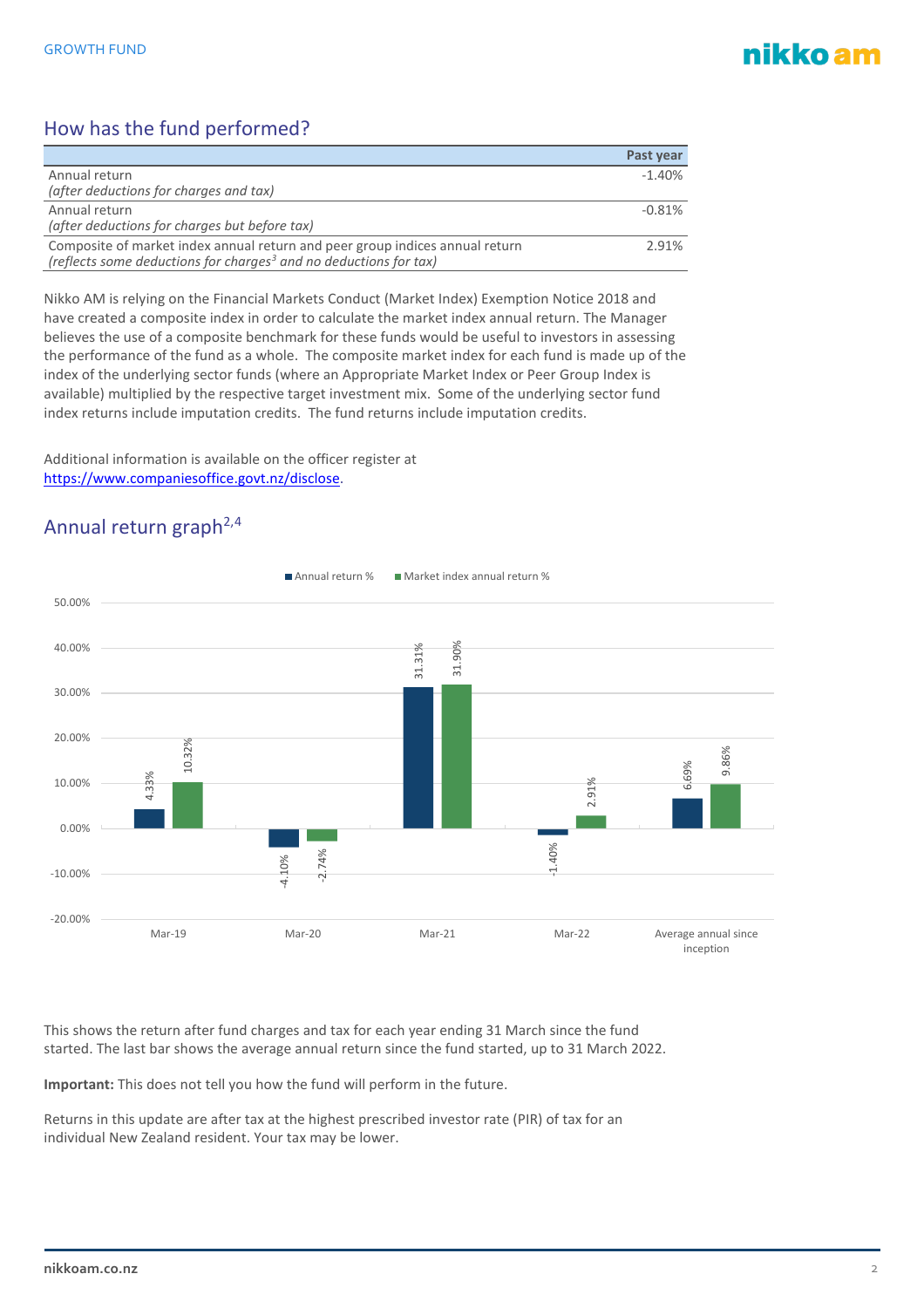

## What fees are investors charged?

Investors in the Growth Fund are charged fund charges. In the year to 31 March 2022, these were (inclusive of GST where applicable):

|                                             | % of net asset value   |
|---------------------------------------------|------------------------|
| <b>Total fund charges</b>                   | 1.05%                  |
| Which are made up of:                       |                        |
| Total management and administration charges | 1.05%                  |
| Including:                                  |                        |
| Manager's basic fee                         | 0.95%                  |
| Other management and administration charges | 0.10%                  |
| <b>Total performance-based fees</b>         | 0.00%                  |
|                                             |                        |
| Other charges                               | \$ amount per investor |

|                       | $\tau$ and a set of $\mu$ and the set of $\tau$ |
|-----------------------|-------------------------------------------------|
| Annual membership fee | \$30 per annum                                  |
|                       |                                                 |

Investors may also be charged individual action fees for specific actions or decisions (for example, for withdrawing from or switching funds). See the Nikko AM KiwiSaver Scheme Diversified Funds PDS for more information about those fees.

The performance fee (if any) will vary from year to year. See the product disclosure statement for more information about the basis on which performance fees are charged.

## Example of how this applies to an investor

Small differences in fees and charges can have a big impact on your investment over the long term.

Simon had \$10,000 in the fund at the start of the year and did not make any further contributions. At the end of the year, Simon incurred a loss after fund charges were deducted of \$81 (that is -0.81% of his initial \$10,000). Simon also paid \$30 in other charges. This gives Simon a total loss after tax of \$170 for the year.<sup>[5](#page-4-4)</sup>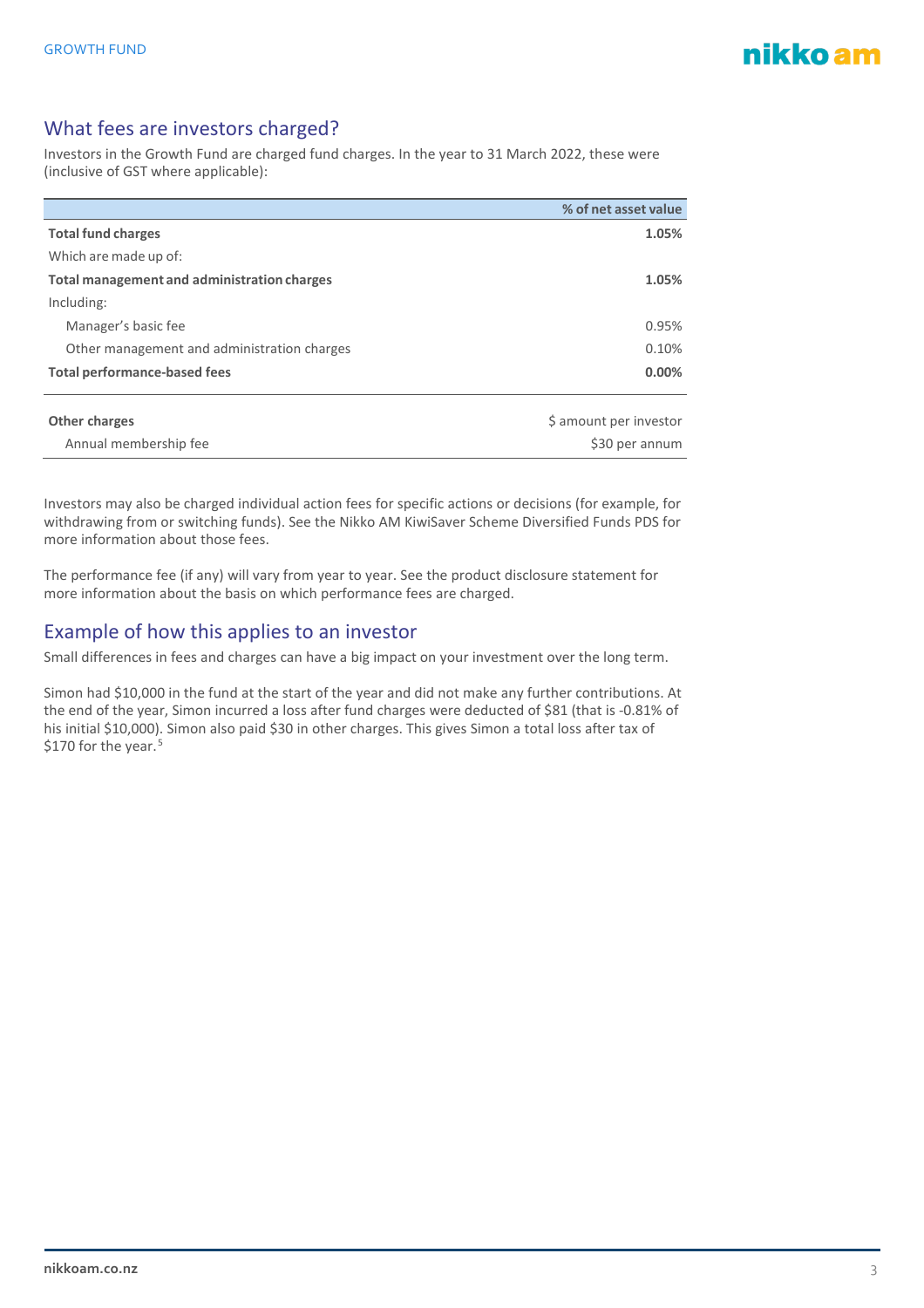## nikko am

## What does the fund invest in?

This shows the types of assets that the fund invests in.



## **Actual investment mix[6](#page-4-5) Target investment mix[7](#page-4-6)**



## Top 10 investments

|    | <b>Name</b>                    | <b>Type</b>                            | <b>Country</b>       | <b>Credit</b><br>rating<br>(if debt<br>securities) | Percentage of<br>fund's net asset<br>value |
|----|--------------------------------|----------------------------------------|----------------------|----------------------------------------------------|--------------------------------------------|
| 1  | JPM Multi Manager Alternatives | Other – interest in a diversified fund | <b>United States</b> | n/a                                                | 4.86%                                      |
| 2  | Fisher & Paykel Healthcare     | Australasian equities                  | New Zealand          | n/a                                                | 3.98%                                      |
| 3  | Infratil Limited               | Australasian equities                  | New Zealand          | n/a                                                | 3.10%                                      |
| 4  | <b>Contact Energy Limited</b>  | Australasian equities                  | New Zealand          | n/a                                                | 2.68%                                      |
| 5  | Microsoft Corp                 | International equities                 | <b>United States</b> | n/a                                                | 2.57%                                      |
| 6  | <b>EBOS Group Limited</b>      | Australasian equities                  | New Zealand          | n/a                                                | 2.26%                                      |
|    | Fletcher Building Ltd          | Australasian equities                  | New Zealand          | n/a                                                | 1.91%                                      |
| 8  | USD BNP Paribas A/C            | Cash and cash equivalents              | New Zealand          | AA-                                                | 1.90%                                      |
| 9  | Summerset Group Holdings Ltd   | Listed property                        | New Zealand          | n/a                                                | 1.69%                                      |
| 10 | Amazon Com Inc                 | International equities                 | <b>United States</b> | n/a                                                | 1.45%                                      |

The total value of the top 10 investments makes up 26.40% of the net asset value of the fund.

There is currency exposure on international assets in the fund as only a portion of this is hedged. Currently the fund's foreign currency exposure is 29.49%.

For more information on currency exposure please refer to the Statement of Investment Policy and Objectives (SIPO) which can be found on the Disclose register at [https://www.companiesoffice.govt.nz/disclose.](https://www.companiesoffice.govt.nz/disclose)